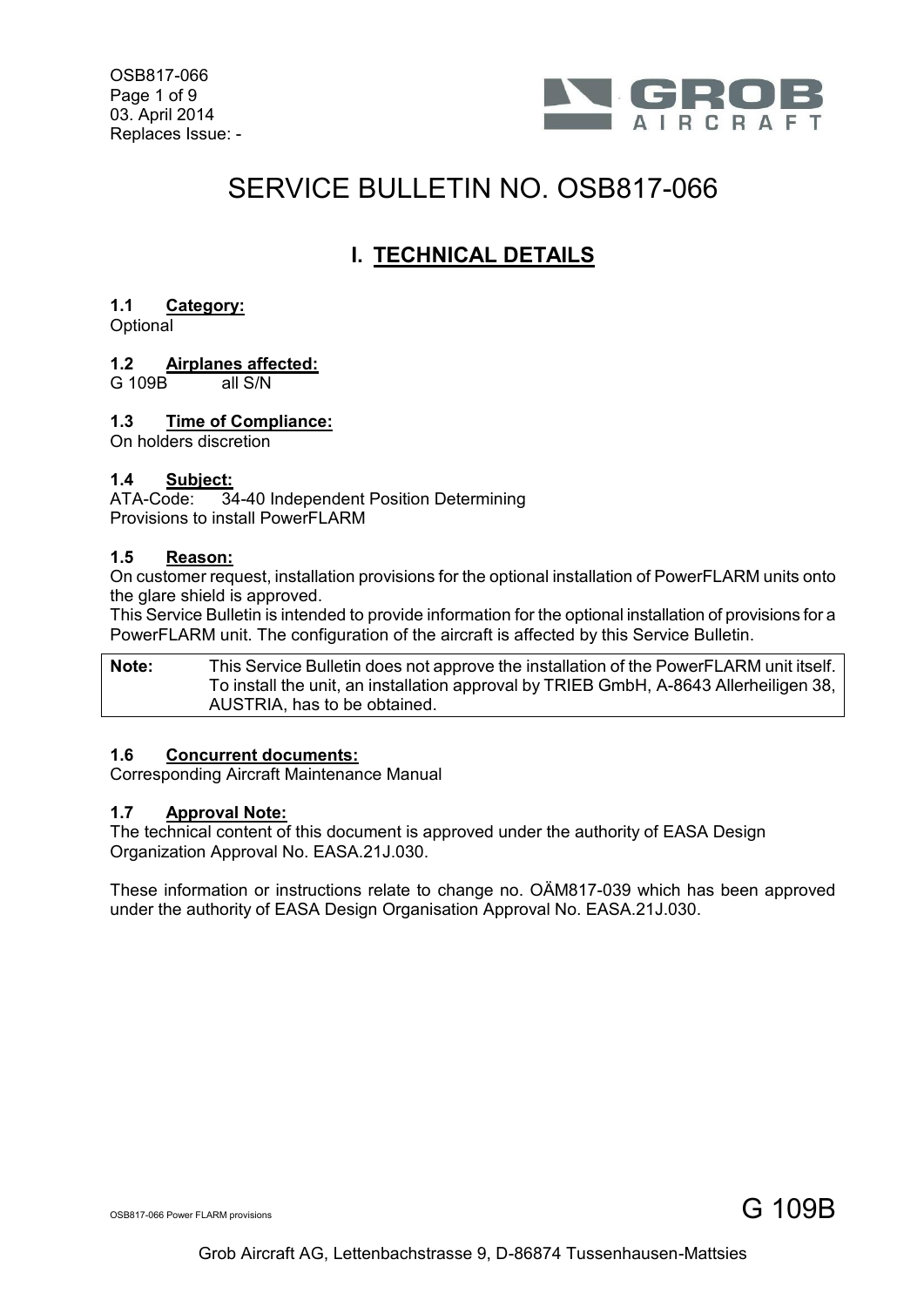OSB817-066 Page 2 of 9 03. April 2014 Replaces Issue: -



#### **1.8 Accomplishment/ Instructions**

**Note:** The following instructions are only effective for RAF Vigilant aircraft (ÄM817-11). Installation in other aircraft may be done accordingly dependent of the respective aircraft configuration. Intercom functionality is dependent of the installed radio.

- 1.8.1 Make sure that the aircraft is safe for parking, refer to AP 101G-1101-1 Chap. 8.
- 1.8.2 Make the aircraft electrically safe, refer to AP 101G-1101-126 Chap.55 Paragraph 8.
- 1.8.3 Remove the right I-panel, refer to AP 101G-1101-126 Chap. 28 Paragraph 3.
- 1.8.4 Remove the radio, refer to AP 101G-1101-126 Chap. 28 Paragraph 3.
- 1.8.5 Remove the transponder, refer to AP 101G-1101-126 Chap. 28 Paragraph 3.
- 1.8.6 Release the Qty 4 DZUS type fasteners to remove the switch panel 109B-7045E with all switches from the centre instrument panel.



Figure 1 Instrument Panel, General Arrangement (with OÄM 817-15)

- 1.8.7 Record all switch positions and cable connections. Remove and keep all switches and the insulation angle 109B-7000.32 (between the top row of the toggle switches and the transponder unit) from the switch panel.
- 1.8.8 Apply the drilling template (Item [1](#page-7-0) of List 2.3) onto the switch panel. Drill a hole with a 4mm drill.
- 1.8.9 Remove the template. Drill the new hole with a 12 mm drill in the switch panel.
- 1.8.10 Apply placard "FLARM ON OFF" (Item [1](#page-7-1) of List 2.2) to the front side at the switch position. Install the new FLARM switch (Item [2](#page-7-2) of List 2.2).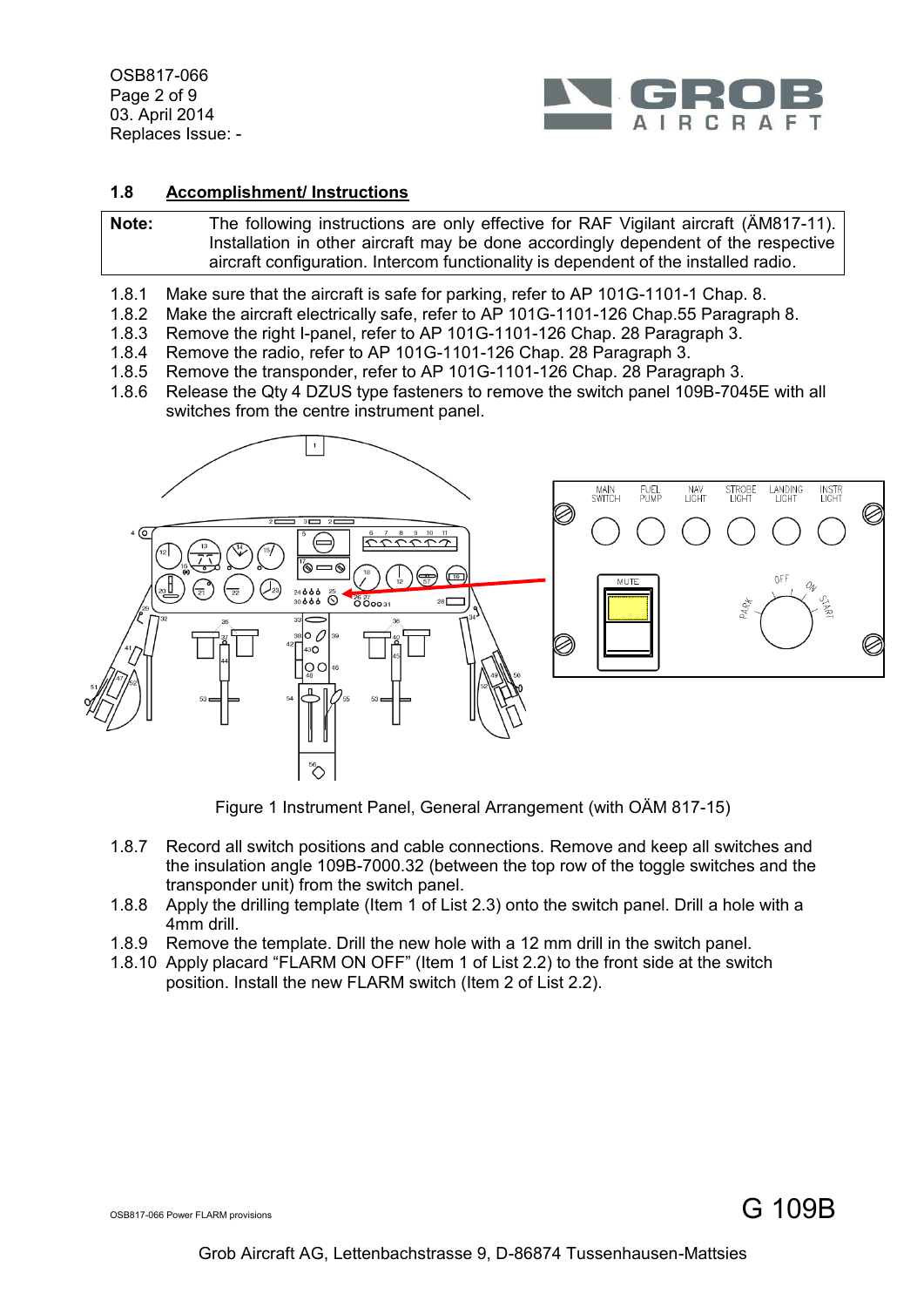OSB817-066 Page 3 of 9 03. April 2014 Replaces Issue: -





Figure 2 Switch Panel with new drilled hole and placard "FLARM ON OFF"

- <span id="page-2-0"></span>1.8.11 Install all toggle switches together with insulation angle 109B-7000.32. Install the ignition switch and mute switch into the switch plate, refer to [Figure 2.](#page-2-0)
- 1.8.12 Install the new 2A "FLARM" Circuit Breaker (CB) (item [3](#page-7-3) of List 2.2) to the CB-Panel at the third position from the left side in the front row. Remove and discard original installed plastic cap.
- 1.8.13 Connect the new circuit breaker to the main bus with the jumper cable 109B-9530 (Item [4](#page-7-4) of List 2.2). Attach it to the existing cable loom with a cable tie, refer to [Figure 3](#page-2-1) and [Figure 5](#page-3-0) (orange line).



Figure 3 Connection of Circuit Breaker to Main Bus Bar

<span id="page-2-1"></span>OSB817-066 Power FLARM provisions G  $109B$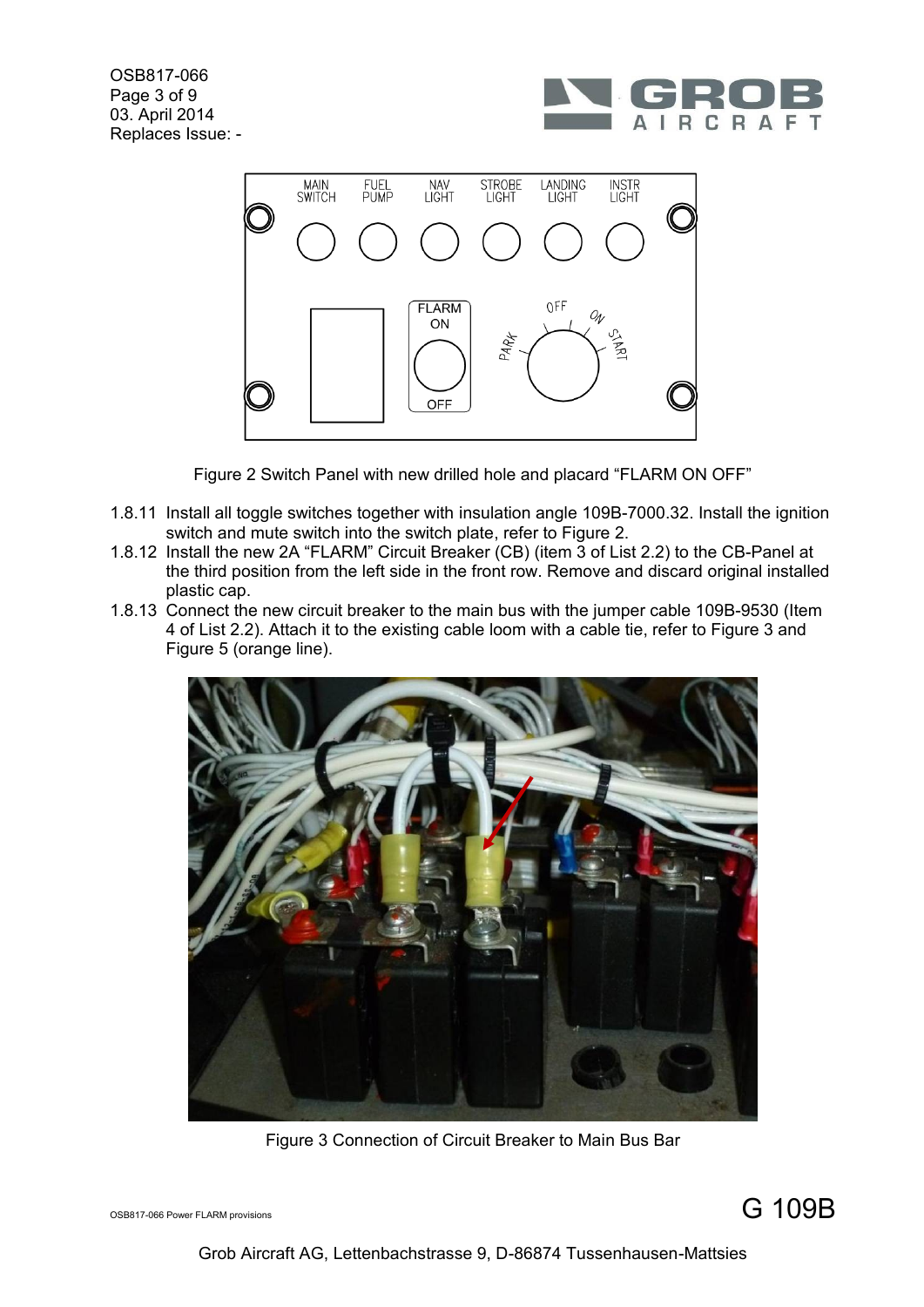OSB817-066 Page 4 of 9 03. April 2014 Replaces Issue: -



- 1.8.14 Safety the two screws at the CB's with inspection lacquer (not shown in [Figure 3\)](#page-2-1).
- 1.8.15 Apply placard "FLARM" (Item [5](#page-7-5) of List 2.2) to the underside of the CB-Panel at the new "FLARM" CB position.



Figure 4 FLARM Circuit Breaker placard

1.8.16 Connect the wire WN 01E22-P (cable loom FLARM 2, 109B-9520, item [6](#page-7-6) of List 2.2) to the other connector of FLARM CB and put it along the original loom to the FLARM switch (2WN) at the switch plate, refer to [Figure 5](#page-3-0) (green line). Safety the screw at the CB with inspection lacquer.



Figure 5 Cable Routing inside instrument compartment

<span id="page-3-0"></span>1.8.17 Cut the wire WN 01E22-P to correct length and strip the insulation of the wire. Crimp the contact AMP 160773-6 (positive lock receptacle, item [7](#page-7-7) of List 2.2) onto the wire. Use the hand crimping tool AMP 354940-1 with Die Set AMP 90575-2 or equivalent. Install an insulator AMP 154719-2 (positive lock receptacle insulator, red, item [8](#page-7-8) of List 2.2) to the crimped contact. Connect cable to the bottom connector of the FLARM switch (2WN) (refer to [Figure 6](#page-4-0) – green line).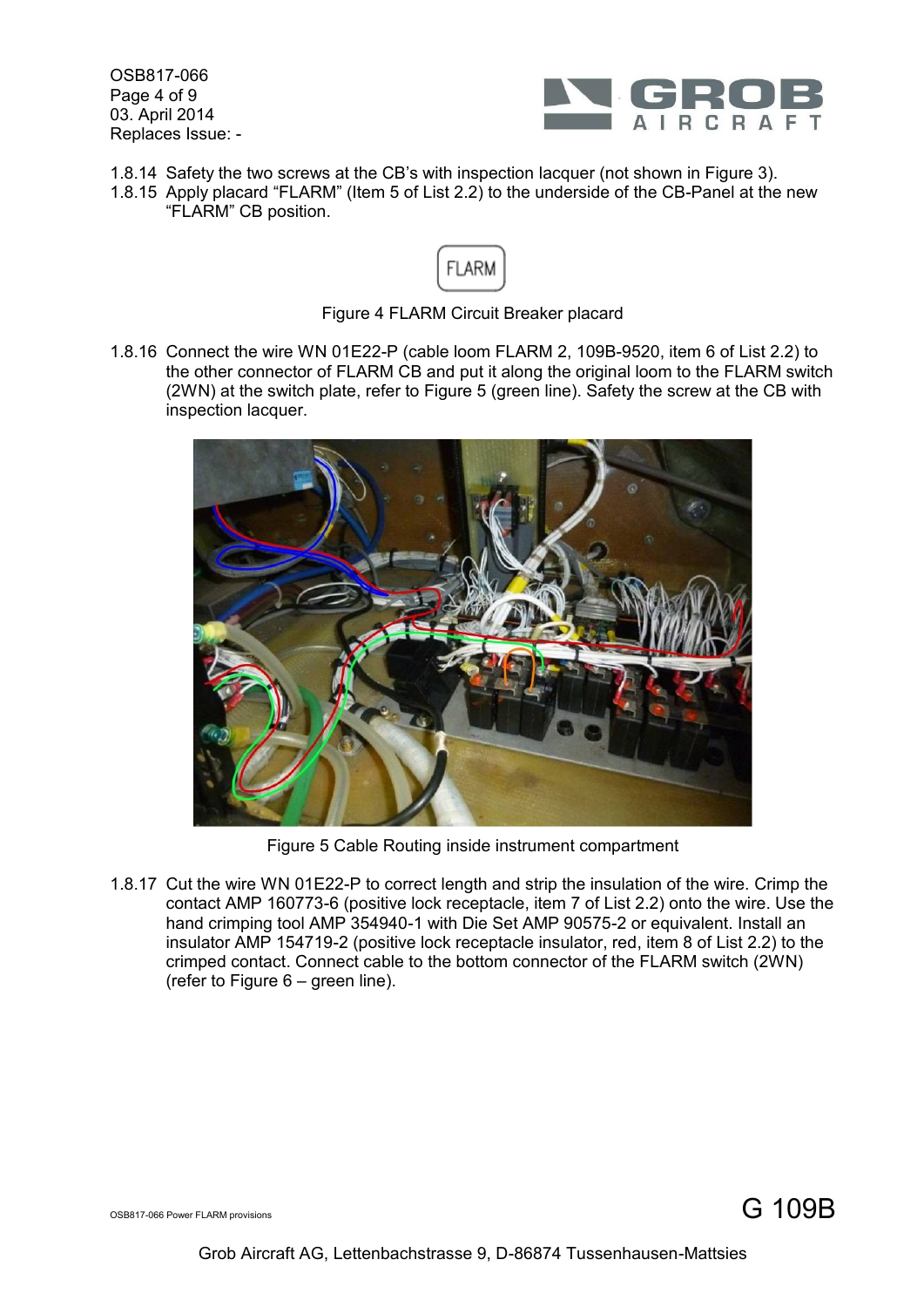OSB817-066 Page 5 of 9 03. April 2014 Replaces Issue: -





Figure 6 Connection at back side of 2WN switch

<span id="page-4-0"></span>1.8.18 Apply the drilling template (Item [2](#page-7-9) of List 2.3) onto the glare shield at the front edge between the vent holes. Make sure that it touches the compass swing table, refer to [Figure 7.](#page-4-1) Align the template in the middle position between the vent holes. Carefully drill all three holes with a 4 mm drill.



Figure 7 Drilling Template on the glare shield

- <span id="page-4-1"></span>1.8.19 Remove the drilling template from the glare shield.
- 1.8.20 Carefully drill hole number 3 with a 10 mm drill. Insert a grommet (Item [9](#page-7-10) of List 2.2) into the hole.
- 1.8.21 Attach mounting plate (Item [10](#page-7-11) of List 2.2) to the glare shield with two lentil screws, washers and self-locking nuts (Items [11](#page-7-12) to [13](#page-7-13) of List 2.2).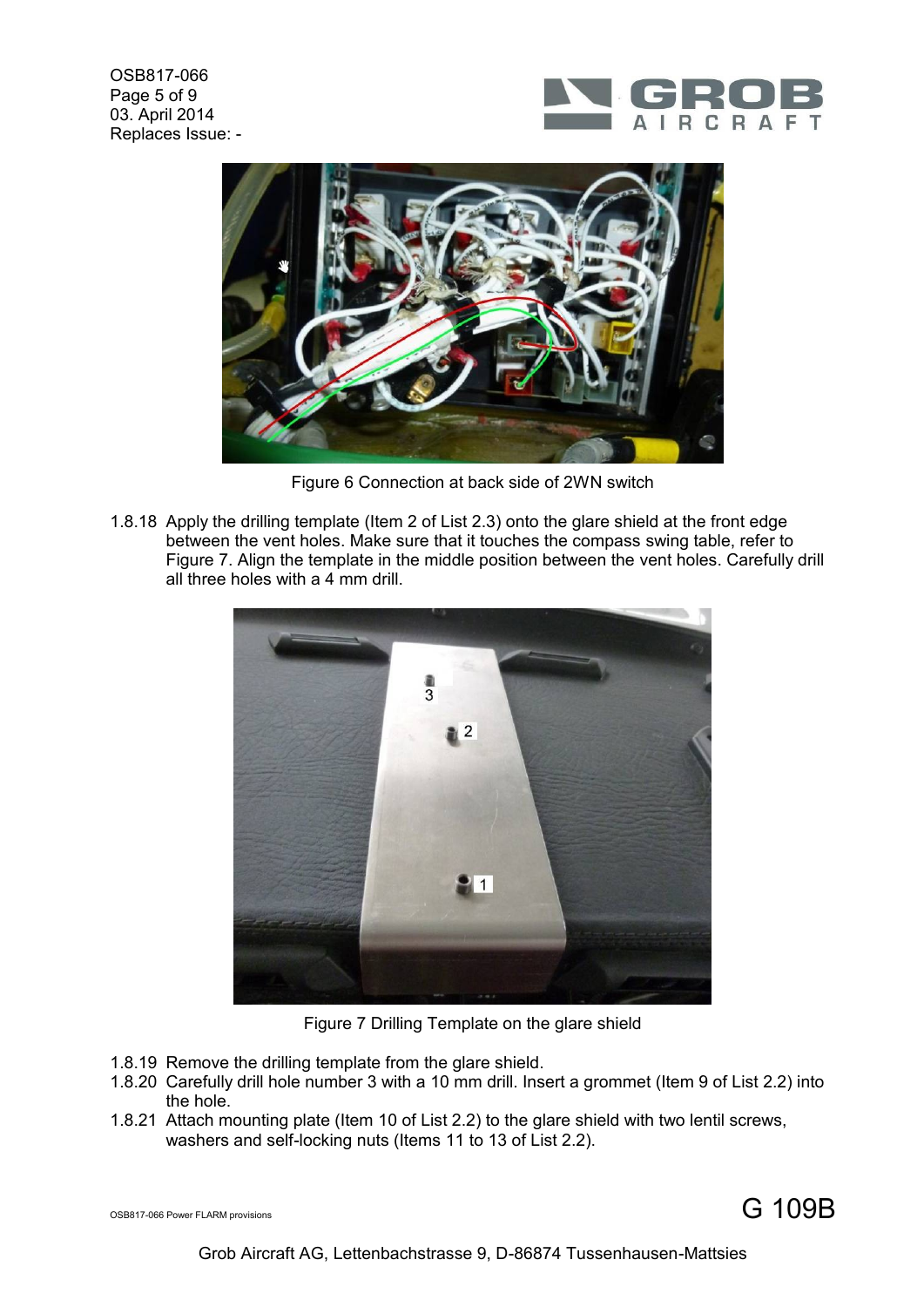OSB817-066 Page 6 of 9 03. April 2014 Replaces Issue: -



- 1.8.22 Put the cable loom FLARM 1, P/N 109B-9510 (Item [14](#page-7-14) of List 2.2), with the open end through the grommet. Put along the original cable harness of the BECKER AR3201 transceiver to the bottom of the instrument panel. Attach the new cable loom to the original harness with cable ties, where necessary.
- 1.8.23 Put the wires WN 01F22-E and WN 01G22-E of the cable loom FLARM 1 along the original loom to the FLARM switch 2WN. Cut them to length and strip the insulation of the wire.
- 1.8.24 Crimp the two wires together into one contact AMP 160773-6 (positive lock receptacle, Item [7](#page-7-7) of List 2.2). Use the hand crimping tool AMP 354940-1 with Die Set AMP 90575-2 or equivalent. Install an insulator AMP 154719-1 (positive lock receptacle insulator, natural, Item [15](#page-7-15) of List 2.2) to the crimped contact. Connect the cable to the top connector of the FLARM switch  $(2WN)$  (refer to [Figure 5](#page-3-0) and [Figure 6](#page-4-0) – red lines).
- 1.8.25 Put the wires WN 02E22N-P and WN 03E22N-P of cable loom FLARM 1 along the original cables to ground module VV1, Terminal 5. Cut them to length and strip the insulation of the wires [\(Figure 5](#page-3-0) – right red line).
- 1.8.26 Crimp contacts, items [16](#page-7-16) of List 2.2, onto the two wires. Use the hand crimping tool M22520/1-01 with locator M22520/1-02 or equivalent. Put the wire WN 02E22N-P into position E and the wire WN 03E22N-P into position F of the module VV1, terminal 5. Use the insert/extraction tool M81969/14-11.
- 1.8.27 If VHF radio BECKER AR3201 is installed, continue with step [1.8.28.](#page-5-0) If other radio or an intercom panel is installed, refer to manufacturer´s installation guide to connect the PowerFLARM audio accordingly. If no intercom shall be connected, continue with step [1.8.36.](#page-6-0)
- <span id="page-5-0"></span>1.8.28 Put the wire WN 04E22-S of cable loom FLARM 1 inside the grey braided sleeving to the BECKER AR3201 transceiver [\(Figure 5](#page-3-0) – blue line).
- 1.8.29 Disconnect connector 2RV-a from the BECKER AR3201 transceiver. Remove the backshell and the associated parts and unsolder wire RV 2F20N from pin 2 of the connector 2RV-a.
- 1.8.30 Bend one lead of the 680 Ohm resistor (Item [17](#page-7-17) of List 2.2) by 180° and cut straight lead to the same length. Cut two heat shrinkable tubes (Item [18](#page-7-18) of List 2.2) to the length of the leads, refer to [Figure 8.](#page-6-1)
- 1.8.31 Cut the wire WN 04E22-S of cable loom FLARM 1 to length and strip the insulation of the wire. Put this wire with one lead of the prepared resistor through one heat shrinkable tube. Solder wire and resistor to pin 1 of connector 2RV-a [\(Figure 8,](#page-6-1) left side).
- 1.8.32 Put RV 2F20N with the other lead of the resistor through one heat shrinkable tube. Solder wire and resistor to pin 2 of connector 2RV-a (see [Figure 8,](#page-6-1) right side).
- 1.8.33 Shrink the two heat shrinkable tubes over the pins, wire and lead with a heating gun.
- 1.8.34 Put the third heat shrinkable tube over the remaining parts of the resistor as protection (refer to [Figure 8\)](#page-6-1). Shrink it with a heating gun. Cut remaining tube, if necessary.
- 1.8.35 Assemble the connector 2RV-a. Connect it to the VHF radio.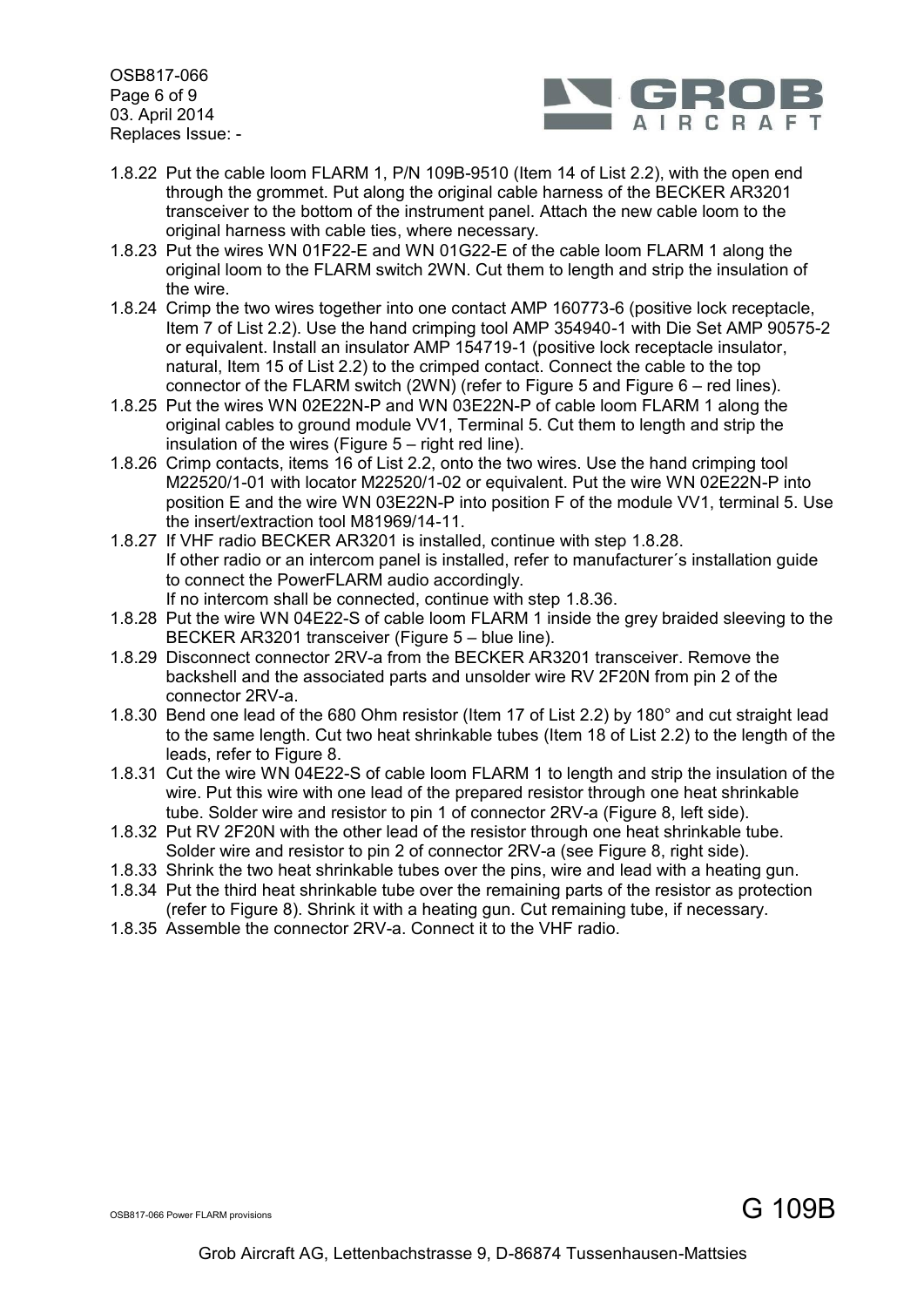OSB817-066 Page 7 of 9 03. April 2014 Replaces Issue: -





Figure 8 Installation of Resistor between Pin 1 and 2 of Plug 2RV-a.

- <span id="page-6-1"></span><span id="page-6-0"></span>1.8.36 Attach all loose cables to the original cable routes with cable ties, where necessary.
- 1.8.37 Install the radio and the transponder.
- 1.8.38 Install the right instrument panel.
- 1.8.39 Do a functional check of :
	- Fuel Pump
	- Exterior Lighting
	- Instrument Light
	- Transponder
		- VHF Transceiver (AP101G-1101-126)

1.8.40 Release aircraft into service in accordance with national requirements.

**Note:** For installation of the PowerFLARM, refer to EOMD003 Installation Instructions by Trieb GmbH. Attach the unit with countersunk screws (items [19](#page-7-19) of List 2.2). Use placard 109B-7000.170 (item [20](#page-7-20) of List 2.2)

# **1.9 Repetitive Actions**

None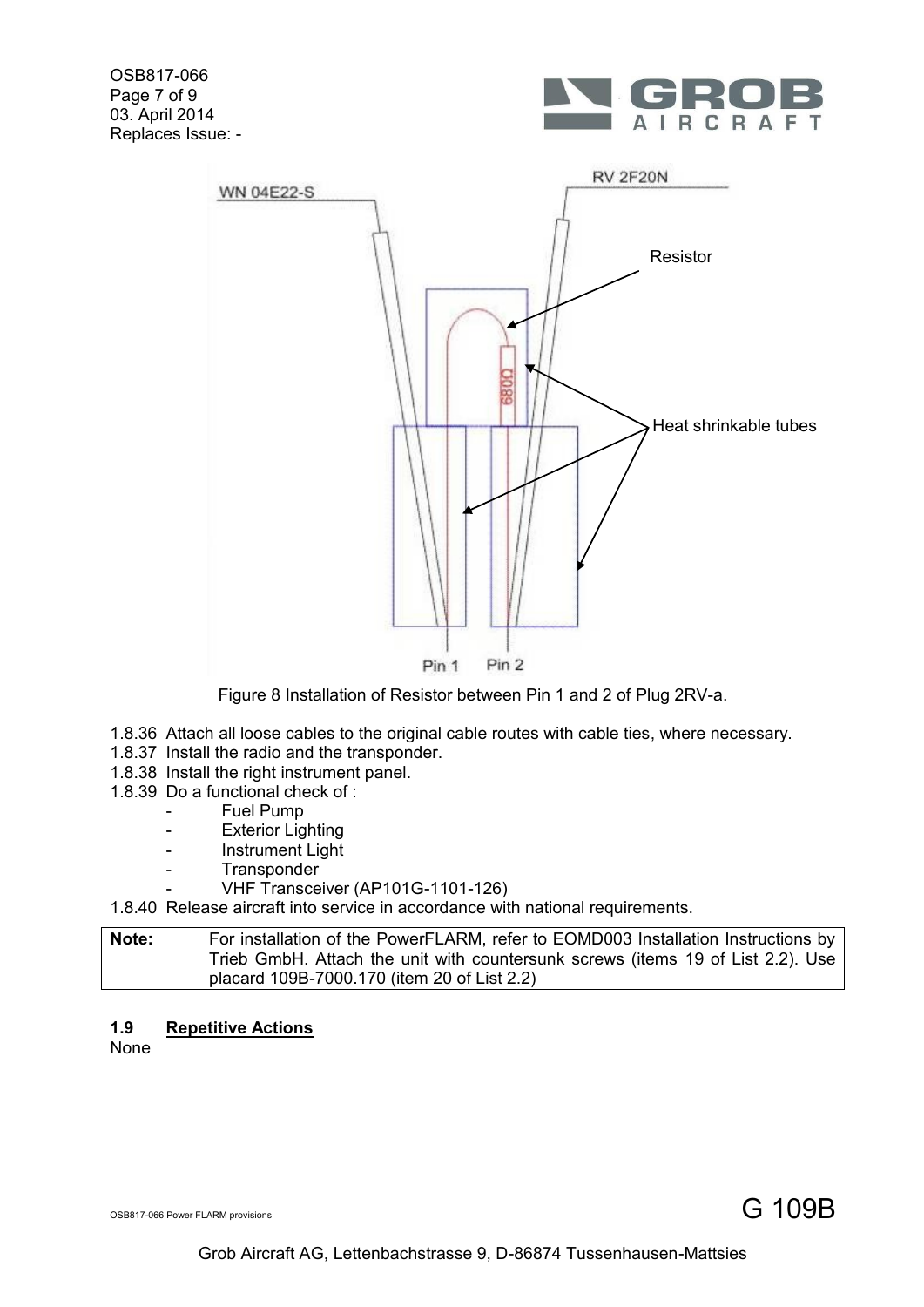OSB817-066 Page 8 of 9 03. April 2014 Replaces Issue: -



# **II. PLANNING INFORMATION**

# **2.1 Weight and CG**

N/A

# **2.2 Material and Availability**

<span id="page-7-12"></span><span id="page-7-11"></span><span id="page-7-10"></span><span id="page-7-8"></span><span id="page-7-7"></span><span id="page-7-6"></span><span id="page-7-5"></span><span id="page-7-4"></span><span id="page-7-3"></span><span id="page-7-2"></span><span id="page-7-1"></span>

| <b>Item</b>    | P/N                    | <b>Description</b>          | Qty. / A/C     |
|----------------|------------------------|-----------------------------|----------------|
| 1              | 109B-7000.171          | <b>Sticker Flarm Switch</b> |                |
| $\overline{2}$ | GS942003-6-3-6-H/2     | Switch                      |                |
| 3              | W58-XC4C12A-2 (Tyco)   | 2 Ampere Circuit Breaker    |                |
| 4              | 109B-9530              | Cable harness FLARM 3       |                |
| 5              | 109B-7000.172          | <b>Sticker Flarm CB</b>     |                |
| 6              | 109B-9520              | Cable harness FLARM 2       |                |
| $\overline{7}$ | 160773-6 (Tyco)        | Receptacle                  | $\overline{2}$ |
| 8              | 154719-2 (Tyco)        | Insulator (red)             |                |
| 9              | GS513021-100-060-40    | Grommet                     |                |
| 10             | 109B-2001.10           | <b>Mounting Plate</b>       | 1              |
| 11             | DIN 7985-M4x16-4.8 SZ  | Lentil screw                | $\overline{2}$ |
| 12             | DIN 9021-4.3 A2        | Washer                      | $\overline{2}$ |
| 13             | DIN 985-M4 A2          | Self-locking nut            | $\overline{2}$ |
| 14             | 109B-9510              | Cable harness FLARM 1       |                |
| 15             | 154719-1 (Tyco)        | Insulator (natural)         | 1              |
| 16             | 001104 200 02 (Air LB) | Contact                     | $\overline{2}$ |
| 17             | 14E445 (Bürklin)       | Resistor 680 Ohm            |                |
| 18             | GS247007-030-0-0300    | Heat shrinkable tubing      | 3              |
| 19             | DIN 965-M4x10-4.8 SZ   | Countersunk screw           | $\overline{2}$ |
| 20             | 109B-7000.170          | <b>Sticker Flarm</b>        | 1              |
| 21             | Commercial             | Cable Tie                   | <b>AR</b>      |
| 22             | Commercial             | Inspection Lacquer          | AR             |

# <span id="page-7-20"></span><span id="page-7-19"></span><span id="page-7-18"></span><span id="page-7-17"></span><span id="page-7-16"></span><span id="page-7-15"></span><span id="page-7-14"></span><span id="page-7-13"></span>**2.3 Special Tools**

<span id="page-7-0"></span>

| <b>Item</b> | P/N            | Description                          | Qty. / A/C |
|-------------|----------------|--------------------------------------|------------|
|             | 109B-W-7045/1  | <b>Drilling Template Cover Plate</b> |            |
|             | 109B-W-2001.10 | <b>Drilling Template</b>             |            |

# <span id="page-7-9"></span>**2.4 Labor costs**

N/A

## **2.5 Reference documents**

EOMD003 Installation Instructions, Trieb GmbH

## **2.6 Credit**

N/A